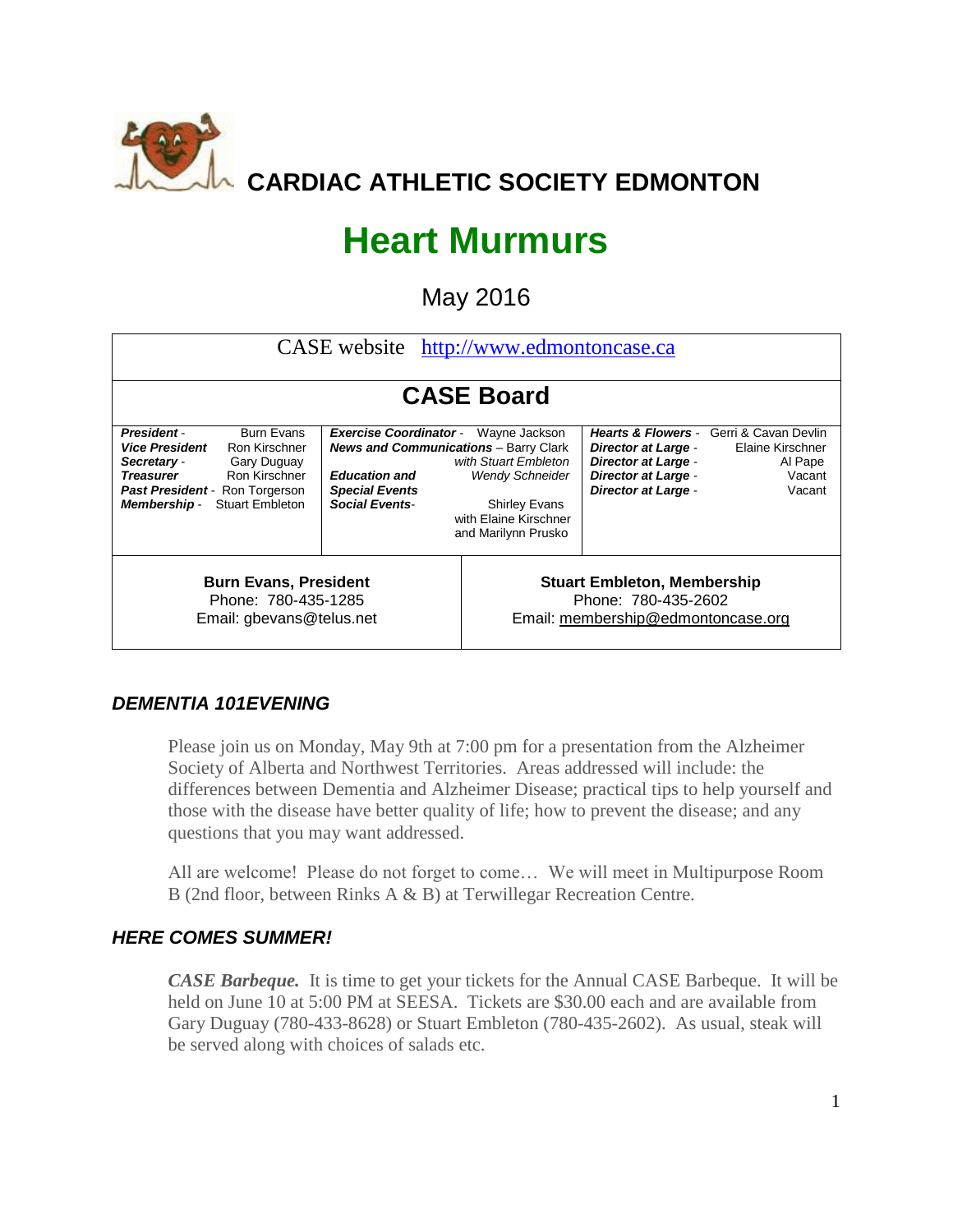The organizers are looking for volunteers to provide some salads. If you are willing to bring a salad, please contact Marilyn Prusko (780 436-1390) who will organize the contributions to ensure we have a great choice as usual! Volunteers preparing salads will be reimbursed \$10.00 towards the cost of ingredients.

#### *CASE Friday Walks*

The first Walk of the 2016 season will be on Friday May 6. We are walking along Whitemud Creek to Snow Valley. We will meet at 10:30 AM at the Savage Centre. To get there exit Fox Drive beside the fruit sellers - the same exit that takes you to the riding stables - then keep left. For the directionally challenged the city has a website and you can link to a map from that site…

[http://www.edmonton.ca/activities\\_parks\\_recreation/parks\\_rivervalley/alfred-savage](http://www.edmonton.ca/activities_parks_recreation/parks_rivervalley/alfred-savage-centre.aspx)[centre.aspx](http://www.edmonton.ca/activities_parks_recreation/parks_rivervalley/alfred-savage-centre.aspx)

If you would like to stay for lunch after the walk, please bring the essentials.

The second walk is tentatively scheduled for Friday June 10th in the Saskatchewan River Valley staring from the north side of the Dawson Bridge.

If you need further information, please call Wayne 780-432-7203 (on Friday May 6 Wayne's cell 780-667-7203)

We are looking forward to a great walking season.

## *The CASE Golf Program*

The avid golfers have already hit the links at the Twin Willows Golf Course. They plan to golf every Wednesday (weather permitting) at noon until well into the fall. If you have ever wanted to club something come out and join them. All are welcome and skill is optional.

A major event in the golfing season is the 4<sup>th</sup> Annual Ed Abel Golf Classic that is scheduled this year for July 14. This is a best ball tournament where the focus is on having fun with your teammates followed by a little socializing in the clubhouse. More information will be circulated about this fun event closer to the date. Again, all are welcome to come and play, attempt to play, or attend just to cheer on the participants.

# *CHECK OUT THE WEBSITE*

If you haven't already seen the new CASE website, we invite you to go to [http://www.edmontoncase.ca](http://www.edmontoncase.ca/) and check it out. If you have any suggestions for improving the website let Gary Duguay know by contacting him [garyduguay@shaw.ca](mailto:garyduguay@shaw.ca)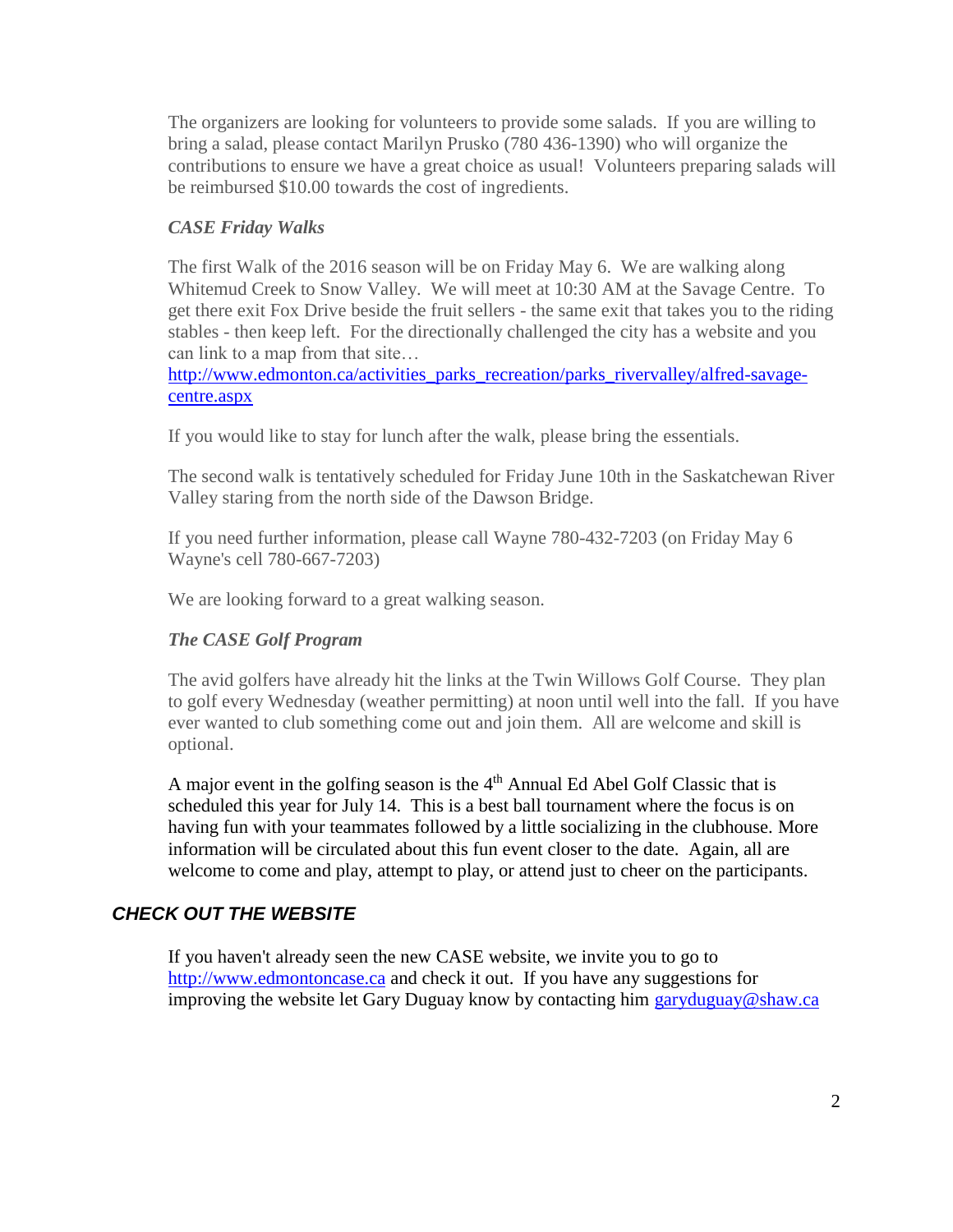#### *BE STILL MY BEATING HEART…*

Do you ever feel that your heart is pounding, skipping, or racing so fast that you're certain it will explode from your chest at any moment? That's how many people describe the experience of heart palpitations. In the most literal sense, palpitations are simply an awareness of your heart beating. The most familiar trigger for palpitations is heavy exercise, such as when you pedal extra hard to summit the last computerized hill in your indoor cycling class.

Although common, palpitations alarm many people, in part because they tend to come on unexpectedly. Isolated palpitations typically occur when a small rush of adrenaline courses through your body, causing your heart to beat more forcefully than usual. These surges can be generated by a strong emotion such as excitement, fear, or anger. They also can come on after consuming a stimulant such as caffeine.

Another common source of palpitations is premature contraction of the atria. When the heart's upper chambers squeeze a fraction of a second earlier than they should, they rest an instant longer afterward to get back to their usual rhythm. This feels like a skipped beat. It is often followed by a noticeably forceful contraction as the ventricles clear out the extra blood they accumulated during the pause. These premature beats are almost always benign, meaning they aren't life-threatening or the sign of a heart attack in the making. Everyone has a few of these premature beats once in a while, and they tend to increase with age.

However, the sensation of abnormal heartbeat can also be a warning sign of a heart rhythm problem. A sustained fast or irregular heart rhythm originating in either the upper or lower chambers can result in distressing symptoms such as light-headedness, dizziness, or shortness of breath. At their most serious, these rhythm abnormalities may lead to complications such as stroke and even sudden death if the ventricles contract so chaotically that blood doesn't move out of the heart. If you start having palpitations or irregular heartbeats that you haven't noticed before, it's wise to get checked out. This is especially important if you are having worrisome symptoms such as shortness of breath or chest pain.

When listening to your heart, your doctor may hear a murmur or other sound suggesting a problem with one of the heart's valves, which can cause palpitations. Testing may also reveal a thyroid imbalance, signs of anemia, low potassium, or other problems that can cause or contribute to palpitations. Your exam may also include electrocardiography (ECG) and echocardiography, an ultrasound of the heart, to assess your heart's electrical activity and pumping ability.

However, since palpitations tend to come and go, there's a good chance they won't turn up during your doctor's visit, and your doctor may need to do more detective work. A portable ECG recorder (called a Holter monitor or an event monitor) that you wear continuously from 24 to 48 hours or up to one month captures episodes of abnormal heart activity as you go about your daily routine.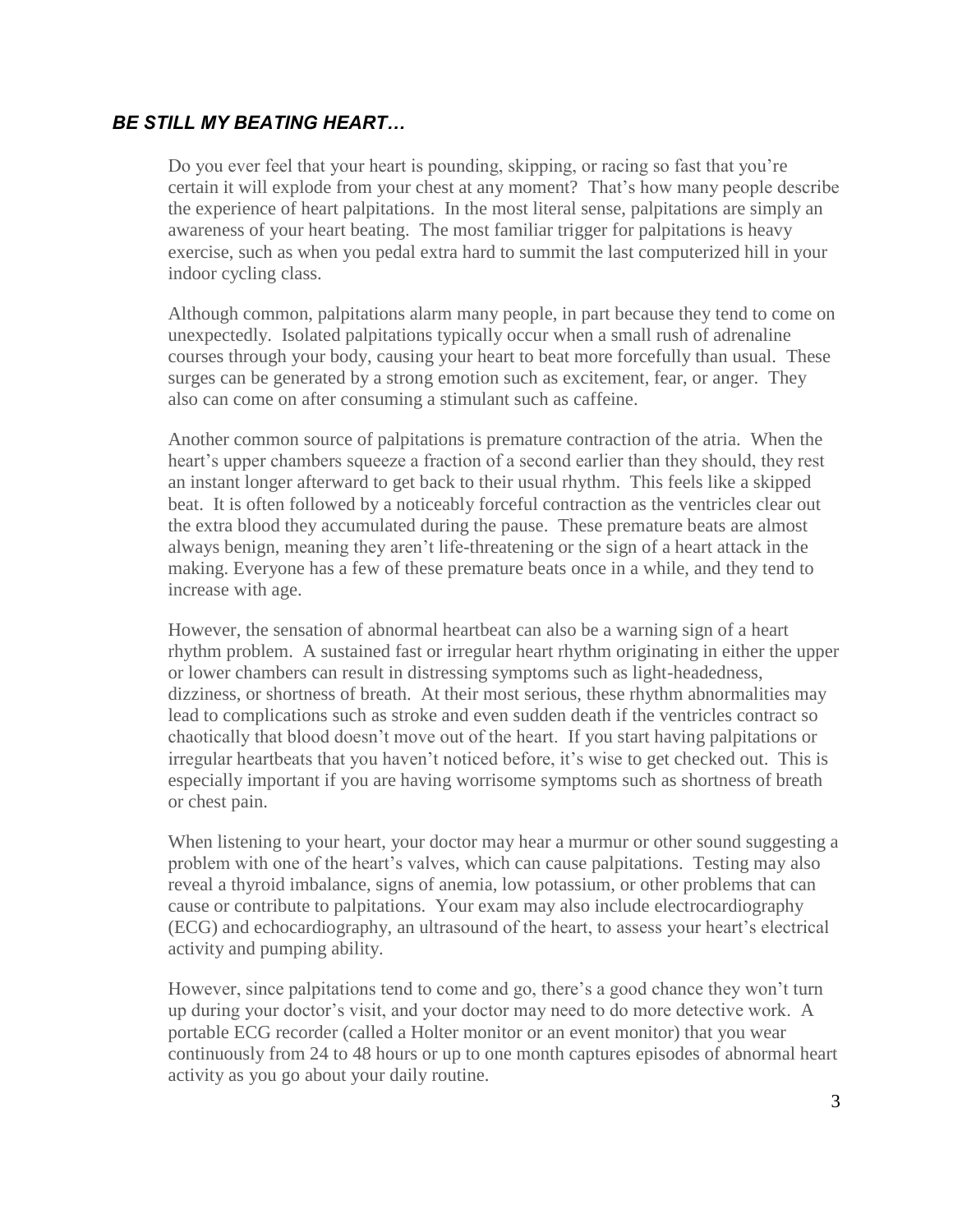Once serious causes have been ruled out, most people who have isolated palpitations simply need reassurance that nothing dire is happening. If you're still bothered by unexplained palpitations, start with simple things first. Low blood sugar can trigger palpitations, so make a point of eating regularly. Drinking plenty of fluids and getting enough sleep may also help. Since stress and anxiety are a source of palpitations in many people, breathing exercises, meditation, or other relaxation techniques may do the trick. Nicotine can cause palpitations, as can alcohol and over-the-counter decongestant medications that contain pseudoephedrine or phenylephrine.

When self-care measures aren't enough, certain drugs may help. Beta blockers that quell the effects of adrenaline on the heart can successfully combat most types of fast heart rhythms. Some people may get relief with anti-anxiety medicines.

If your ECG shows a particular type of abnormal heart rhythm, your doctor may suggest a procedure called catheter ablation to correct it. A thin tube (catheter) is guided into the heart, and a jolt of radiofrequency energy is applied to destroy a faulty electrical pathway in the heart muscle that is responsible for the erratic signaling. For potentially fatal rhythm abnormalities coming from the ventricles, an implantable cardiac defibrillator that resets those rhythms can be a lifesaver. A number of possible palpitation triggers can include:

- Stress, anxiety, or panic
- Dehydration
- Low potassium or magnesium
- Low blood sugar
- Too much alcohol or caffeine
- Nicotine
- Exercise
- Fever
- Menopause
- Heartburn
- Street drugs such as cocaine and amphetamines
- Medications such as diet pills, some cough and cold remedies, some antibiotics, thyroid hormone, digoxin, or asthma remedies
- Dietary supplements such as ephedra, ginseng, bitter orange, valerian, or hawthorn

Source: Harvard Heart Letter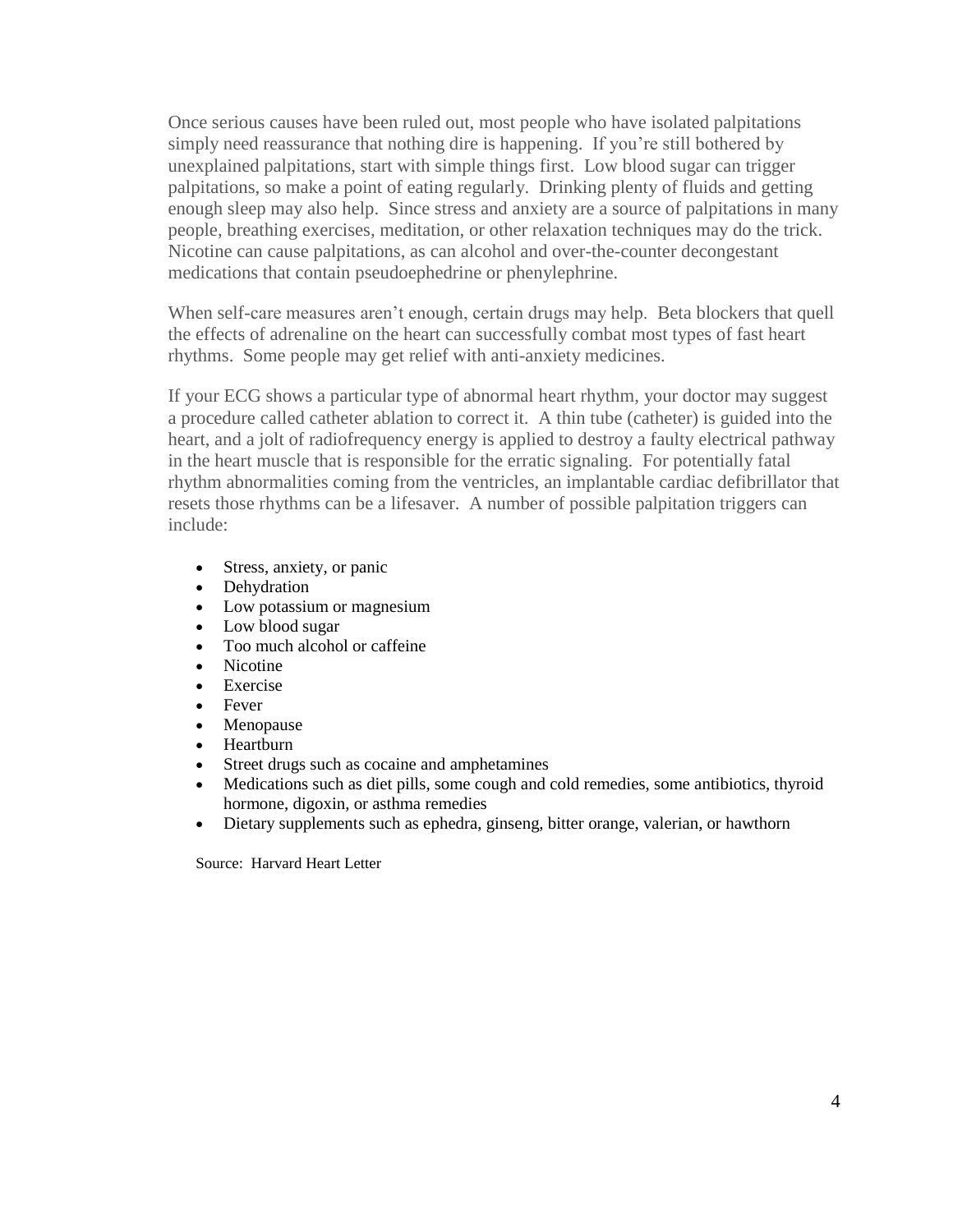|                           |                                                                                  |                                                                                       | <b>CASE Events Calendar - May, 2016</b>                                                 |                                                                          |                                                                                        |          |
|---------------------------|----------------------------------------------------------------------------------|---------------------------------------------------------------------------------------|-----------------------------------------------------------------------------------------|--------------------------------------------------------------------------|----------------------------------------------------------------------------------------|----------|
| Sunday                    | Monday                                                                           | Tuesday                                                                               | Wednesday                                                                               | Thursday                                                                 | Friday                                                                                 | Saturday |
|                           |                                                                                  | <b>Exercise Program</b><br>Volleyball 3:45<br>Aerobic/Stretch 4:45                    | $\Delta$<br>Golf<br><b>Weather Permitting</b><br>Twin Willows Golf Club<br>Noon Tee-Off | <b>Exercise Program</b><br>Volleyball 3:45<br>Aerobic/Stretch 4:45       | 6<br><b>CASE Walk 10AM</b><br><b>Savage Centre</b><br>Deep Water Aquafit<br>TFRC 11 AM |          |
| 8                         | <b>Education Self Help</b><br>Dementia 101<br>7:00 P M<br>Terwillegar Rec. Cent. | 10 <sup>2</sup><br><b>Exercise Program</b><br>Volleyball 3:45<br>Aerobic/Stretch 4:45 | 11<br>Golf<br><b>Weather Permitting</b><br>Twin Willows Golf Club<br>Noon Tee-Off       | 12<br><b>Exercise Program</b><br>Volleyball 3:45<br>Aerobic/Stretch 4:45 | 13<br>Deep Water Aquafit<br>TFRC 11 AM                                                 | 14       |
| 15<br><b>Mother's Day</b> | 16                                                                               | 17<br><b>Exercise Program</b><br>Volleyball 3:45<br>Aerobic/Stretch 4:45              | 18<br>Golf<br><b>Weather Permitting</b><br>Twin Willows Golf Club<br>Noon Tee-Off       | 19<br><b>Exercise Program</b><br>Volleyball 3:45<br>Aerobic/Stretch 4:45 | 20                                                                                     | 21       |
| 22                        | 23<br><b>Victoria Day</b>                                                        | 24<br><b>Exercise Program</b><br>Volleyball 3:45<br>Aerobic/Stretch 4:45              | 25<br><b>Social Breakfast</b><br>9:00 AM SEESA<br><b>Golf Noon Tee off.</b>             | 26<br><b>Exercise Program</b><br>Volleyball 3:45<br>Aerobic/Stretch 4:45 | 27                                                                                     | 28       |
| 29                        | 30<br><b>Board Meeting</b><br>Bonny Doone<br>9 a.m.                              | 31<br><b>Exercise Program</b><br>Volleyball 3:45<br>Aerobic/Stretch 4:45              |                                                                                         |                                                                          |                                                                                        |          |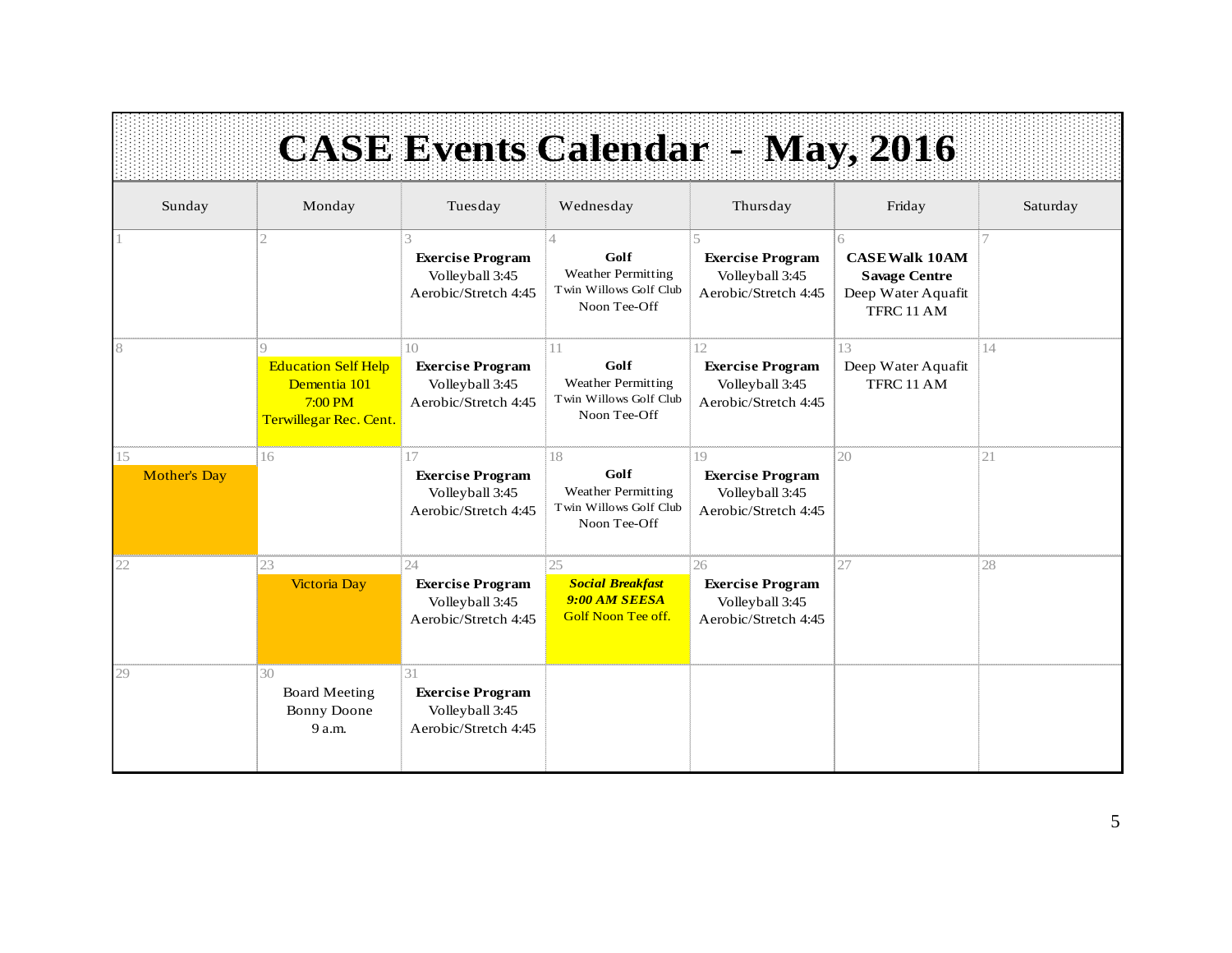|                     |        |                                                                          |                                                                                                                | <b>CASE Events Calendar - June, 2016</b>                                         |                                                                        |          |
|---------------------|--------|--------------------------------------------------------------------------|----------------------------------------------------------------------------------------------------------------|----------------------------------------------------------------------------------|------------------------------------------------------------------------|----------|
| Sunday              | Monday | Tuesday                                                                  | Wednesday                                                                                                      | Thursday                                                                         | Friday                                                                 | Saturday |
|                     |        |                                                                          | Golf<br>Weather Permitting<br>Twin Willows Golf Club<br>Noon Tee-Off                                           | <b>Exercise Program</b><br>Volleyball 3:45<br>Aerobic/Stretch 4:45               | 3                                                                      | Δ        |
|                     | 6      | <b>Exercise Program</b><br>Volleyball 3:45<br>Aerobic/Stretch 4:45       | 8<br>Golf<br><b>Weather Permitting</b><br>Twin Willows Golf Club<br>Noon Tee-Off                               | $\bigcirc$<br><b>Exercise Program</b><br>Volleyball 3:45<br>Aerobic/Stretch 4:45 | 10<br><b>CASE Annual</b><br><b>Barbecue</b><br>5:30 PM<br><b>SEESA</b> | 11       |
| 12                  | 13     | 14<br><b>Exercise Program</b><br>Volleyball 3:45<br>Aerobic/Stretch 4:45 | 15<br>Golf<br><b>Weather Permitting</b><br>Twin Willows Golf Club<br>Noon Tee-Off                              | 16<br><b>Exercise Program</b><br>Volleyball 3:45<br>Aerobic/Stretch 4:45         | 17                                                                     | 18       |
| <b>Father's Day</b> | 20     | 21<br><b>Exercise Program</b><br>Volleyball 3:45<br>Aerobic/Stretch 4:45 | 22<br>Golf<br><b>Weather Permitting</b><br>Twin Willows Golf Club<br>Noon Tee-Off                              | 23<br><b>Exercise Program</b><br>Volleyball 3:45<br>Aerobic/Stretch 4:45         | 24                                                                     | 25       |
| 26                  | 27     | 28<br><b>Exercise Program</b><br>Volleyball 3:45<br>Aerobic/Stretch 4:45 | 29<br><b>Golf</b> , Weather Permitting<br>Twin Willows Golf Club<br>Noon Tee-Off<br><b>Soc Bkfst SEESA 9am</b> | 30<br><b>Exercise Program</b><br>Volleyball 3:45<br>Aerobic/Stretch 4:45         |                                                                        |          |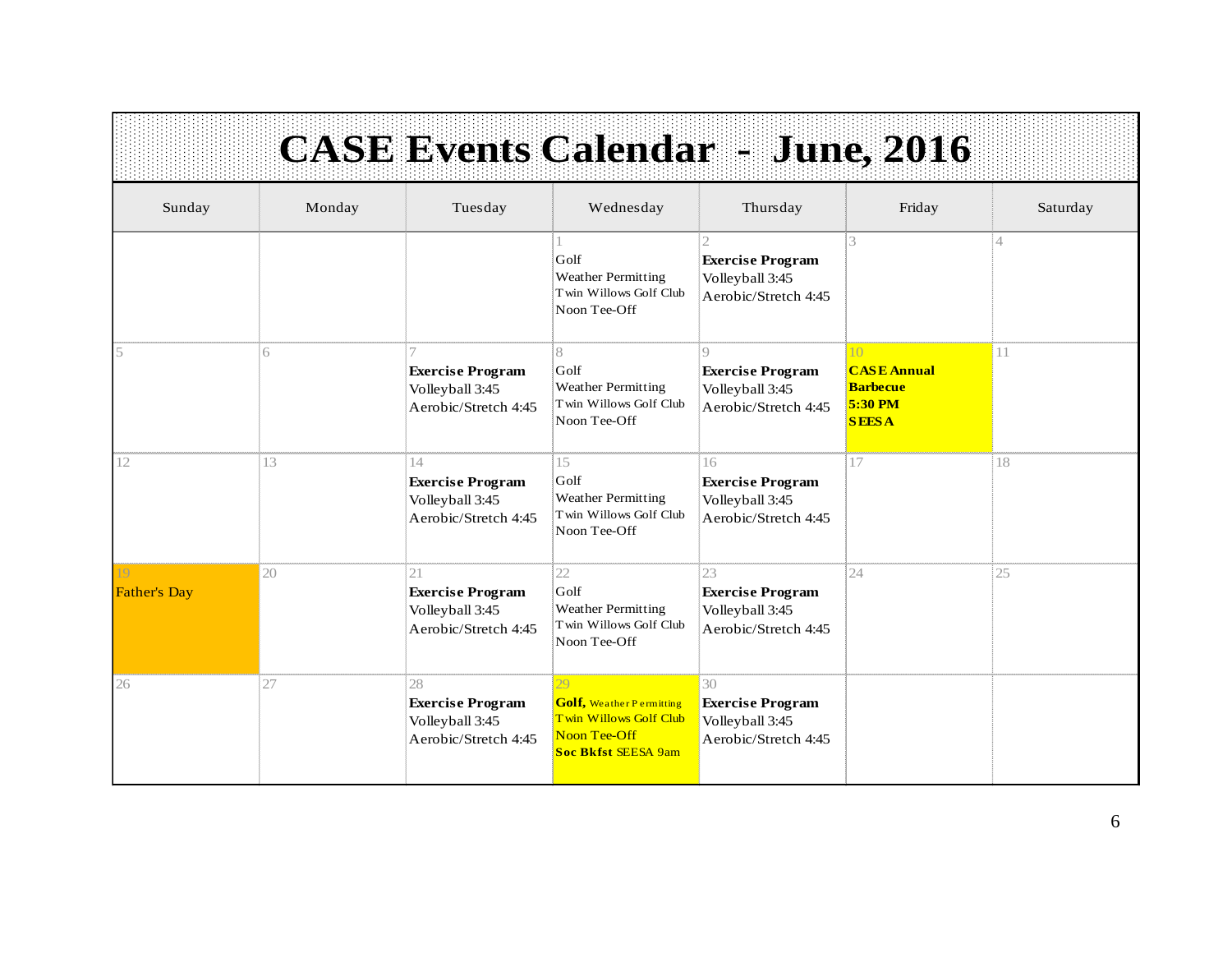|        |                |                                                                          |                                                                                                        | <b>CASE Events Calendar - July, 2016</b>                                                                |                                       |              |
|--------|----------------|--------------------------------------------------------------------------|--------------------------------------------------------------------------------------------------------|---------------------------------------------------------------------------------------------------------|---------------------------------------|--------------|
| Sunday | Monday         | Tuesday                                                                  | Wednesday                                                                                              | Thursday                                                                                                | Friday                                | Saturday     |
|        |                |                                                                          |                                                                                                        |                                                                                                         | $\mathbf{1}$<br>Canada Day<br>Holiday | $\mathbf{2}$ |
| 3      | $\overline{4}$ | <b>Exercise Program</b><br>Volleyball 3:45<br>Aerobic/Stretch 4:45       | 6<br>Golf<br><b>Weather Permitting</b><br>Twin Willows Golf Club<br>Noon Tee-Off                       | <b>Exercise Program</b><br>Volleyball 3:45<br>Aerobic/Stretch 4:45                                      | 8                                     | 9            |
| 10     | 11             | 12<br><b>Exercise Program</b><br>Volleyball 3:45<br>Aerobic/Stretch 4:45 | 13<br>Golf<br><b>Weather Permitting</b><br>Twin Willows Golf Club<br>Noon Tee-Off                      | 14<br><b>Ed Abel Golf Classic</b><br><b>Exercise Program</b><br>Volleyball 3:45<br>Aerobic/Stretch 4:45 | 15                                    | 16           |
| 17     | 18             | 19<br><b>Exercise Program</b><br>Volleyball 3:45<br>Aerobic/Stretch 4:45 | 20<br>Golf<br><b>Weather Permitting</b><br>Twin Willows Golf Club<br>Noon Tee-Off                      | 21<br><b>Exercise Program</b><br>Volleyball 3:45<br>Aerobic/Stretch 4:45                                | 22                                    | 23           |
| 24     | 25             | 26<br><b>Exercise Program</b><br>Volleyball 3:45<br>Aerobic/Stretch 4:45 | 27<br><b>Golf, Weather Permitting</b><br>Twin Willows Golf Club<br>Noon Tee-Off<br>Soc Bkfst SEESA 9am | 28<br><b>Exercise Program</b><br>Volleyball 3:45<br>Aerobic/Stretch 4:45                                | 29                                    | 30           |
| 31     |                |                                                                          |                                                                                                        |                                                                                                         |                                       |              |

7